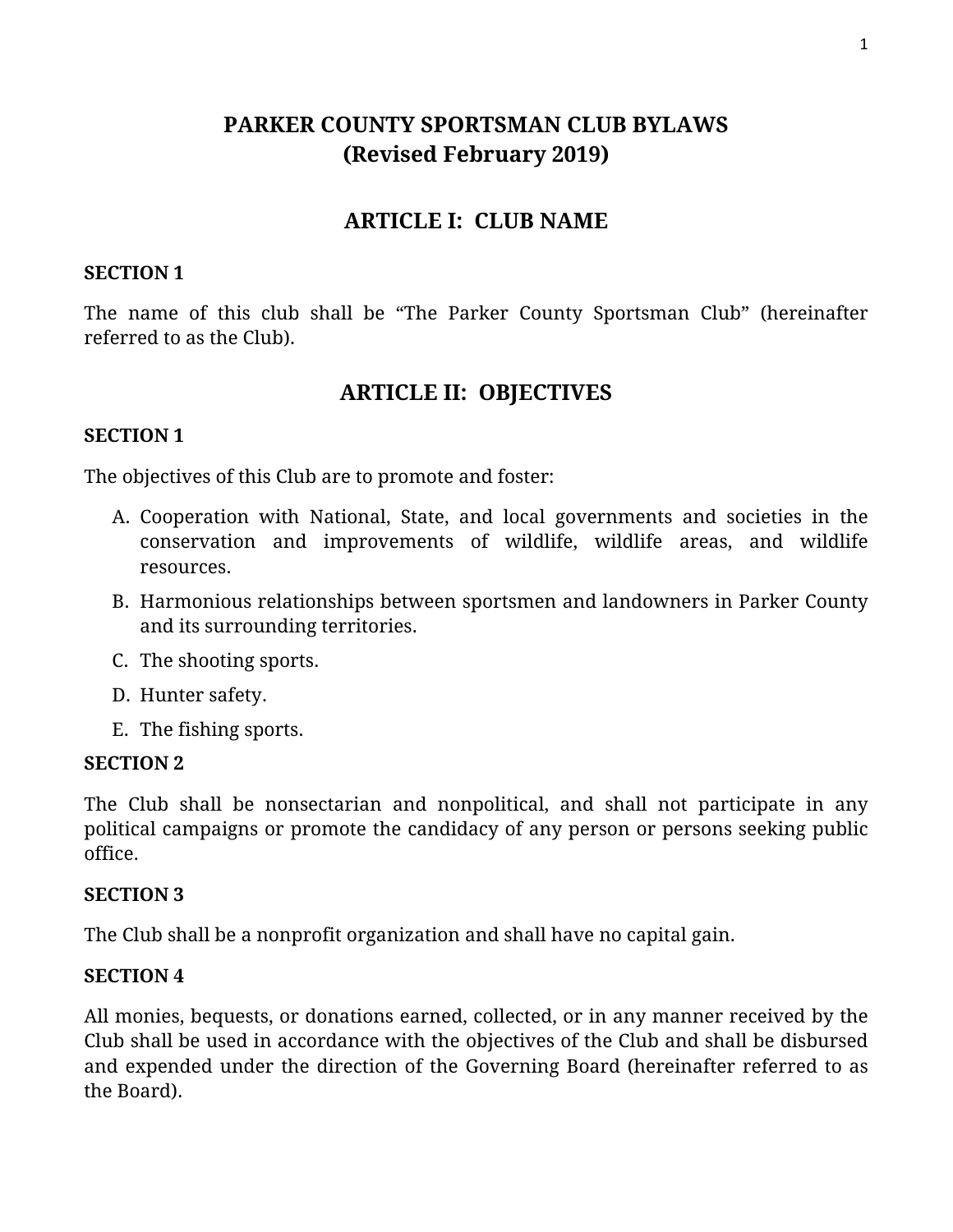# **ARTICLE III: MEMBERSHIP**

### **SECTION 1**

Any eligible person eighteen (18) years of age or older is eligible for Membership (hereinafter referred to as Member). This membership shall allow the Member's spouse and children under 18 (listed on the membership/renewal application) to use the Club facilities when accompanied by the card-carrying Member. Voting privileges are limited to card-carrying Members. Memberships are not transferable. Spouse memberships are available and give the spouse the same privileges to shoot without the Member being present on the range. The spouse shall have met all the requirements for membership as the Member.

### **SECTION 2**

A Member may be expelled from the organization at the discretion of the Board for any reason considered detrimental to the Club by the Board. An expelled Member can appeal in person to the membership at the next regular meeting of the Club. The appeal shall be voted on by ballot and a majority vote of the membership present shall cover the results.

### **SECTION 3**

Any person desiring to join the Club may obtain membership information from the club website. Upon completing the application, passing the open book review, providing proof of legal firearm possession in the State of Texas, and initial new member fee, and submitting applicable dues, the applicant will be invited to the next scheduled orientation.

### **SECTION 4**

A Member may purchase a Guest Pass at the stated price. A Guest Pass allows a Member to bring multiple guests onto the Club Property to use the Club ranges, but only one guest may shoot at any given time and must physically wear the guest badge while shooting in the adjacent lane or same lane of the Member only.

- A. Guest Waiver "Hold Harmless" forms must be completed and signed for each guest brought on Club Property by the Member. The form must be completed upon arrival whether the guest plans to shoot or not, and before engaging in any activity on Club Property.
- B. The Member is responsible for the safety and conduct of the guests that he/she brings. Violations will subject the Member to disciplinary action.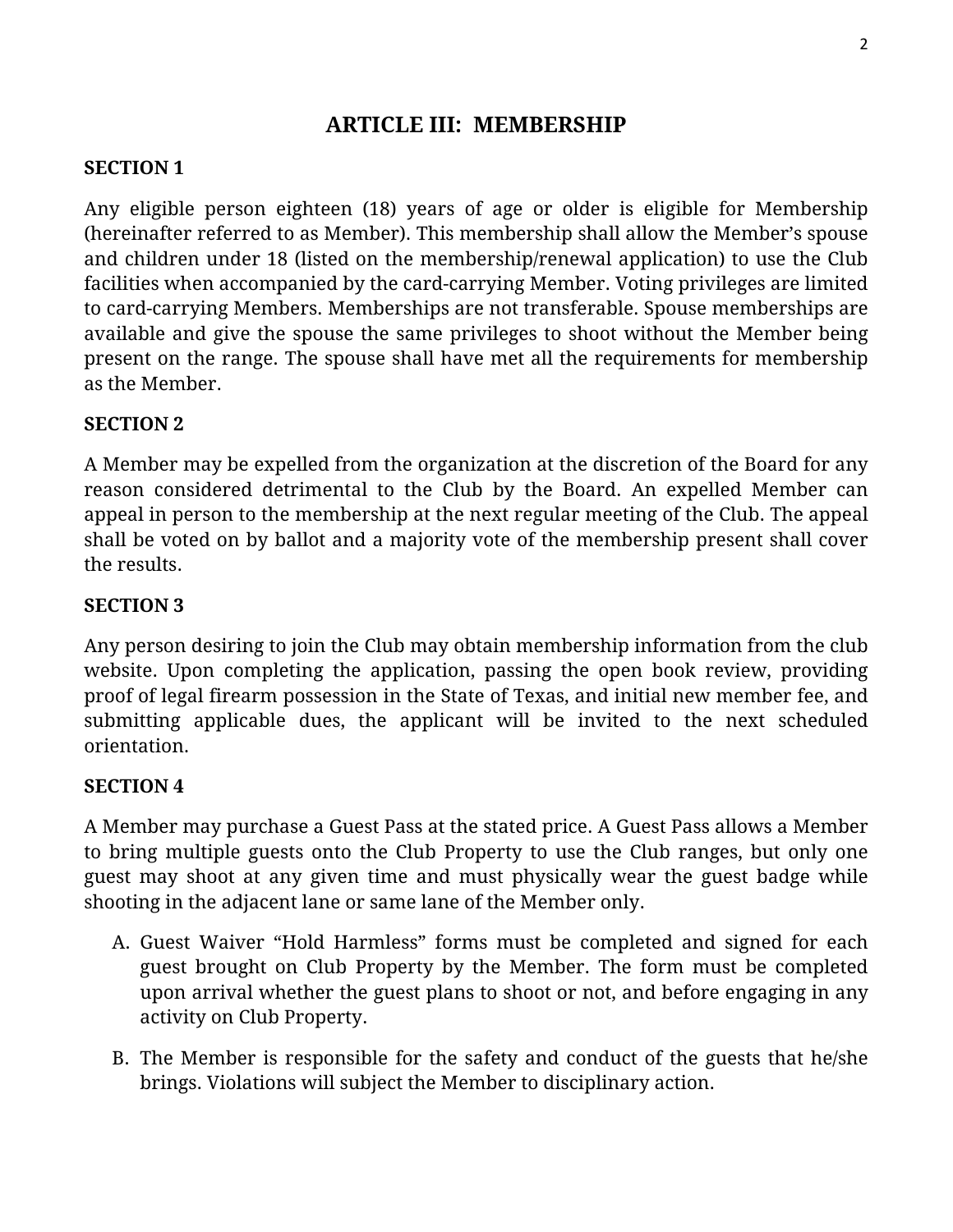In recognition of outstanding services to the Club, a maximum of 1% of the general membership may be selected by the Board each year to receive a one-year free membership.

### **SECTION 6**

Dues will be established by the Board annually by June 30<sup>th</sup> for the next year.

### **SECTION 7**

Limited "Special Situation" Memberships may be requested by Members. These must be applied for in person at scheduled Board meetings, are subject to Board approval, and must be renewed in person each membership year.

# **ARTICLE IV: OFFICERS AND DIRECTORS**

### **SECTION 1**

Number and Election:

- A. The officers of the Club shall consist of the following: President, Vice-President, Secretary, and Treasurer.
- B. The officers of the Club are to be elected for one-year terms of office. No officer may hold more than two (2) consecutive terms in the same position except as set forth in Article V, Section 4, Item F.
- C. The Club shall have eight (8) Active Directors to serve with the Officers on the Board. The Directors are elected for two-year terms. Director's terms are staggered so that four (4) of the Directors are elected annually.
- D. The Officers and Directors shall constitute the Board.
- E. No individual shall hold more than one office at a time.
- F. All Officers and Directors must be Members of the Club.
- G. All Officers and Directors who attend nine (9) of the twelve (12) monthly meetings will be eligible to receive a free Membership and a Guest Pass for the following year.
- H. The Administrator is to receive a free Membership and Guest Pass.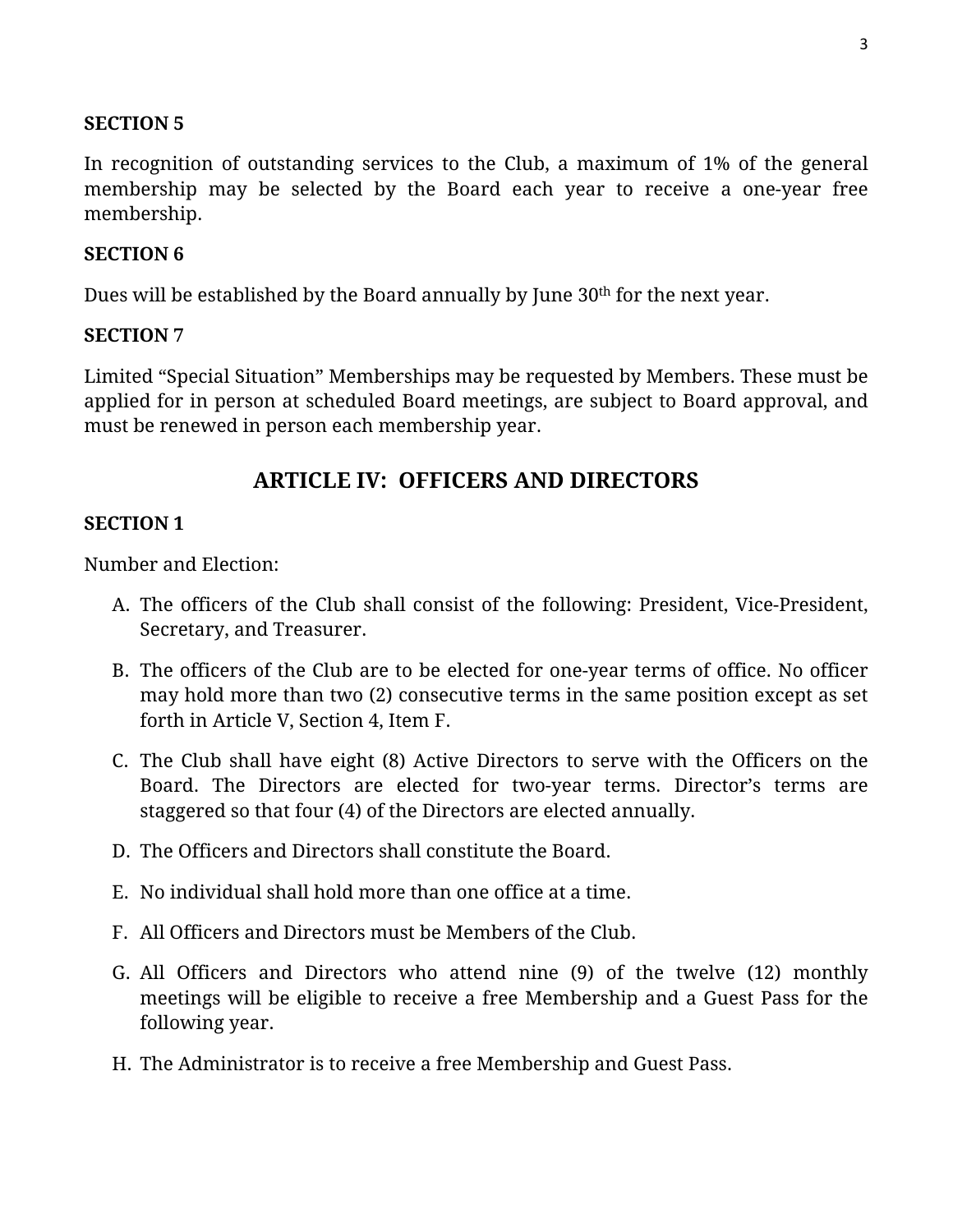I. Two (2) Alternate Directors shall be elected at the normal election to serve as a replacement for any director that cannot fulfill their term. All nominees running for Director can be an Alternate Director if needed as a replacement for any Director that cannot fulfill their term. The selection will depend on votes at the election.

# **ARTICLE V: DUTIES OF OFFICERS, DIRECTORS, AND ADMINISTRATOR**

# **SECTION 1**

The President shall:

- A. Preside over all meetings.
- B. Appoint a chairperson for each committee of the Club.
- C. By virtue of his office, be a member of all committees of the Club.

## **SECTION 2**

The Vice President shall:

- A. Attend all meetings.
- B. In the absence of the President, assume the duties of the President.

## **SECTION 3**

The Secretary shall:

- A. Attend all meetings.
- B. In the absence of the President and Vice-President, assume the duties of the President.
- C. Accurately maintain and forward to Officers and Directors within a timely manner of the minutes of the prior meetings.
- **D.** Be the Chairperson of the Nominating Committee.

## **SECTION 4**

The Treasurer shall:

- A. Attend all meetings. Be custodian of all monies of the Club.
- B. Maintain a record of all financial transactions in a recognizable accounting form. Present compiled annual Club financial information to the Board in January.
- C. Make a monthly report of the Club's accounts at the direction of the Board.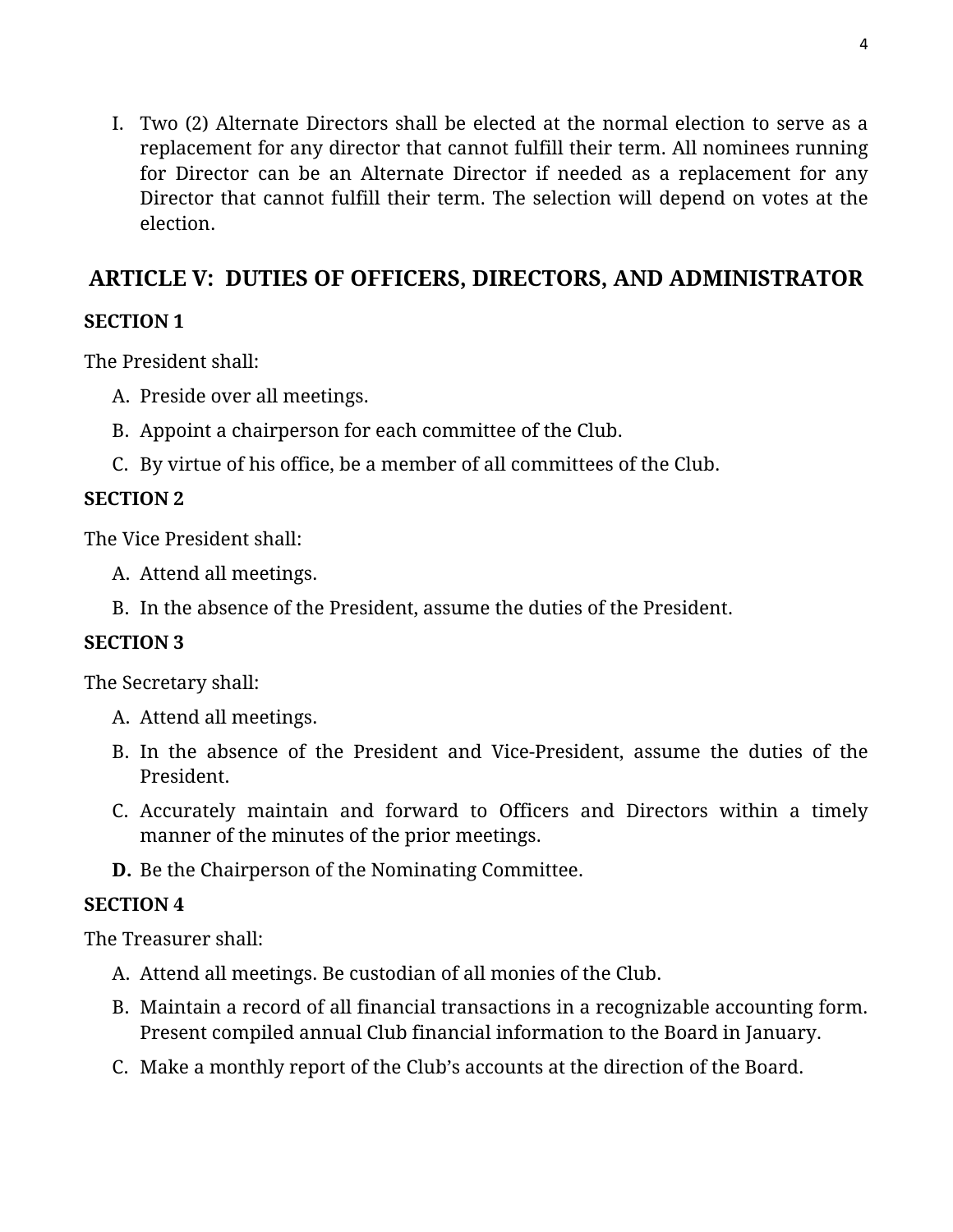- D. Make all disbursements by the medium of a check signed by two approved Officers.
- E. Be Co-Chairperson of the Long-Range Planning subcommittee.
- F. If there is no qualified candidate for Treasurer, the Board and Officers may, at their discretion, extend the term of the incumbent Treasurer.

The Administrator shall attend all meetings and work under the direction of the Management Committee.

## **SECTION 6**

The Alternate Directors shall function as standbys. When an Active Director leaves the Club or advises the Board that they will be unable to fulfill their duties for an extended period of time, the first alternate will assume the duties for either the duration of the absence or until their term of office has ended.

# **ARTICLE VI: DUTIES OF THE BOARD**

## **SECTION 1**

The Board shall have the authority and responsibility to:

- A. Manage and transact all business of the Club.
- B. Adopt and make known publicly, views and policies consistent with Article II of this constitution.
- C. Adopt standing rules.
- D. Establish long-range plans.
- E. Represent the Club in legal proceedings.
- F. Adopt a corporate resolution for presentation to the membership with respect to purchase, sale, lease, mortgage of real property, or any disposition of assets of the Club.
- G. Establish Rules and Regulations for use of Club facilities.
- H. Establish indemnification policy. The Club shall pay for the expense of the bonding.
- I. Establish annual Membership dues and any other fees as deemed necessary by the Board.
- J. Approve all committee chairpersons.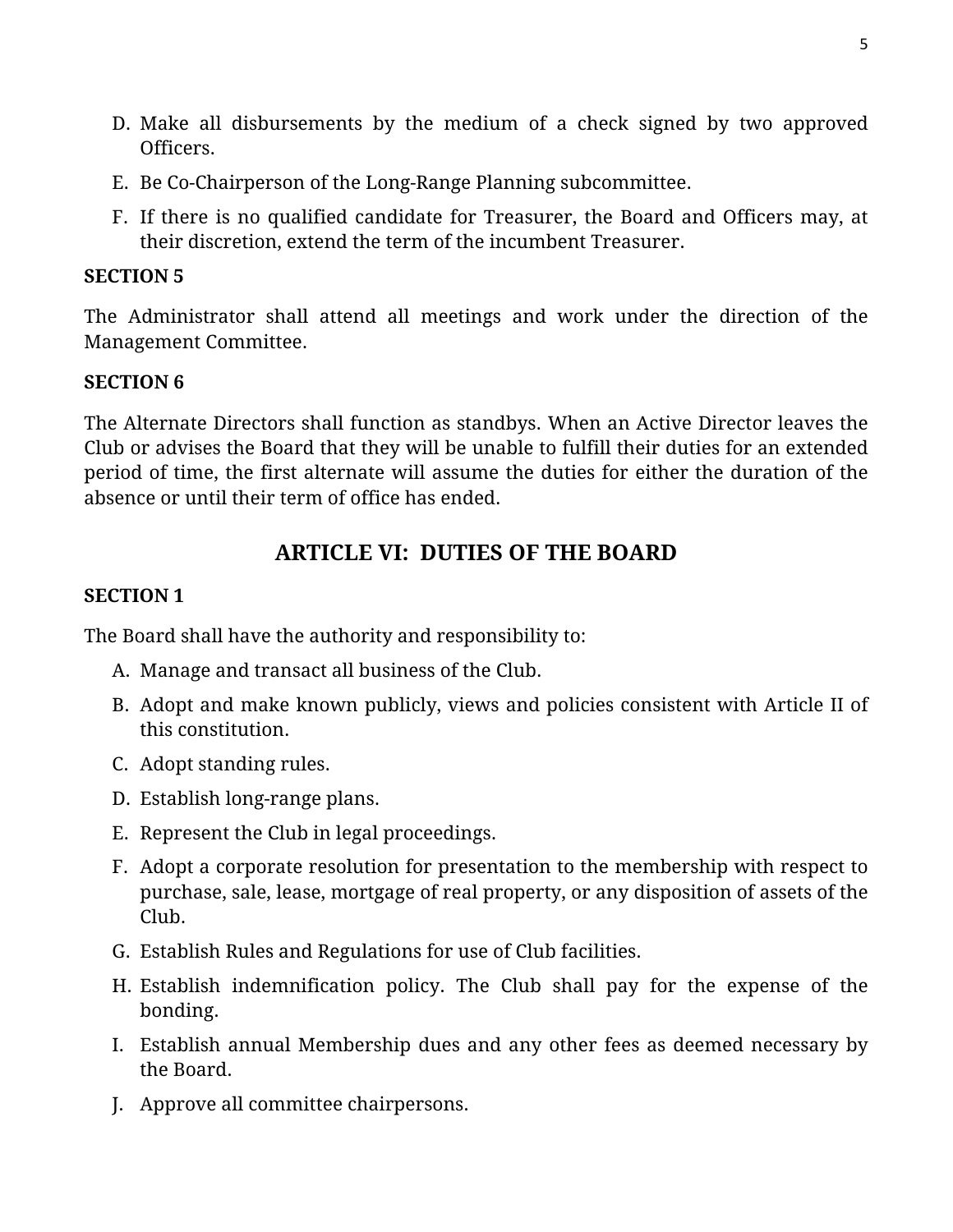K. Appoint an Administrator (herein referred to as Administrator). The Administrator position is a contract position created by the Board for maintaining continuity within the Club. This position does not have any vote on the Board.

# **ARTICLE VII: DUES**

## **SECTION 1**

Dues:

- A. Annual dues for active Membership shall be payable annually in advance.
- B. A Membership card and range key shall be delivered to each active Member of the Club upon receipt of payment of dues, successful completion of the open book review, and provision of proof of legal firearm possession in the State of Texas. New Members will receive their card and key upon completion of the New Member requirements and Orientation class. Those wishing to obtain a key to the trap and skeet fields, Sporting Clays, or Range G will attend an orientation prior to obtaining their key.

# **ARTICLE VIII: MEETINGS**

# **SECTION 1**

Board Meetings:

- A. The Board consists of the Officers and Directors.
- B. The Board shall meet on the third Thursday of each month, and also at any other time required to conduct the affairs of the Club.
- C. Seven (7) members of the Board shall constitute a quorum for any meetings.
- D. The President votes only in case of a tie.
- E. Board meetings are open to the Membership and participation is encouraged, but only Board members may vote. Alternate Directors in standby status who are present at Board Meetings will have no vote and will not be used to complete a quorum.

# **SECTION 2**

Membership Meetings:

A. Membership meetings, when required by the Board, shall be on the third Thursday of each month.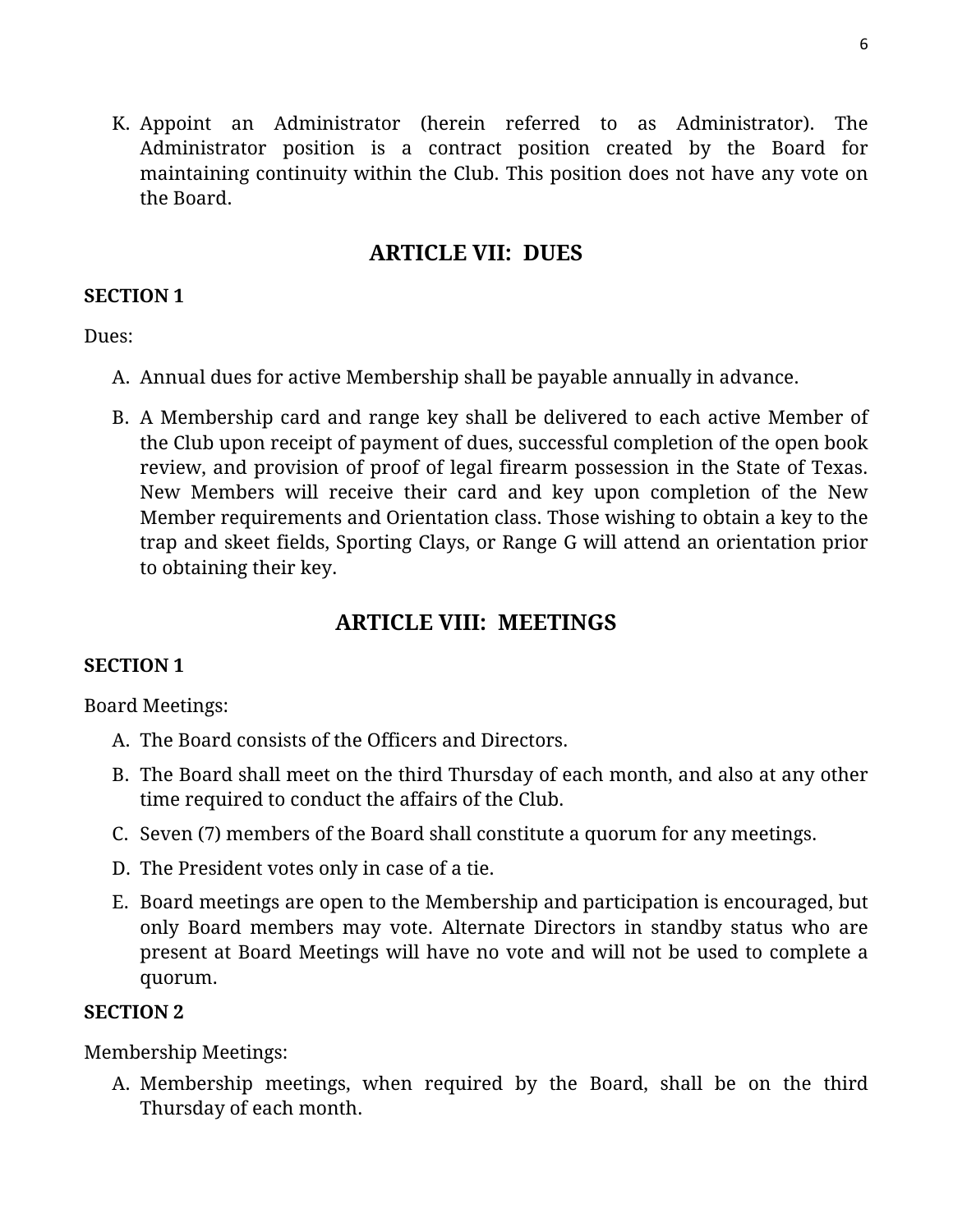Special Meetings of the Club may be called by:

- A. The President, or
- B. Written request to the Board by ten (10) members in good standing. The request must state the objective of the meeting.

## **ARTICLE IX: NOMINATIONS AND ELECTIONS**

### **SECTION 1**

At the August Board meeting, the Nominating Committee will submit a list of nominees for Directors and Officers. The Nominating Committee will be composed of no more than two (2) persons selected by the Board and two (2) persons selected by the President.

### **SECTION 2**

At the September Membership meeting, the floor will be opened for nominations from the floor to add to the ballot (nominees may run for an Officer OR Director position), and the Club will approve the ballot subject to no future additions, by a majority vote of the members present at the September meeting.

#### **SECTION 3**

At the October Membership meeting, there shall be a roll call of all eligible voters present. Then, a vote on the approved ballot will constitute the election of the Officers and Directors. The two (2) nominated Members with the most votes who are not elected as Active Directors will assume the duties of Alternate Director. How to conduct an election:

- A. Provide an opportunity for nominees to write an introduction to mail with renewals and include in the website and newsletter.
- B. At elections, provide each nominee an opportunity to speak before the elections for no more than two (2) minutes.

### **SECTION 4**

The Officers and Directors will be installed and assume their duties at the conclusion of the December Board Meeting.